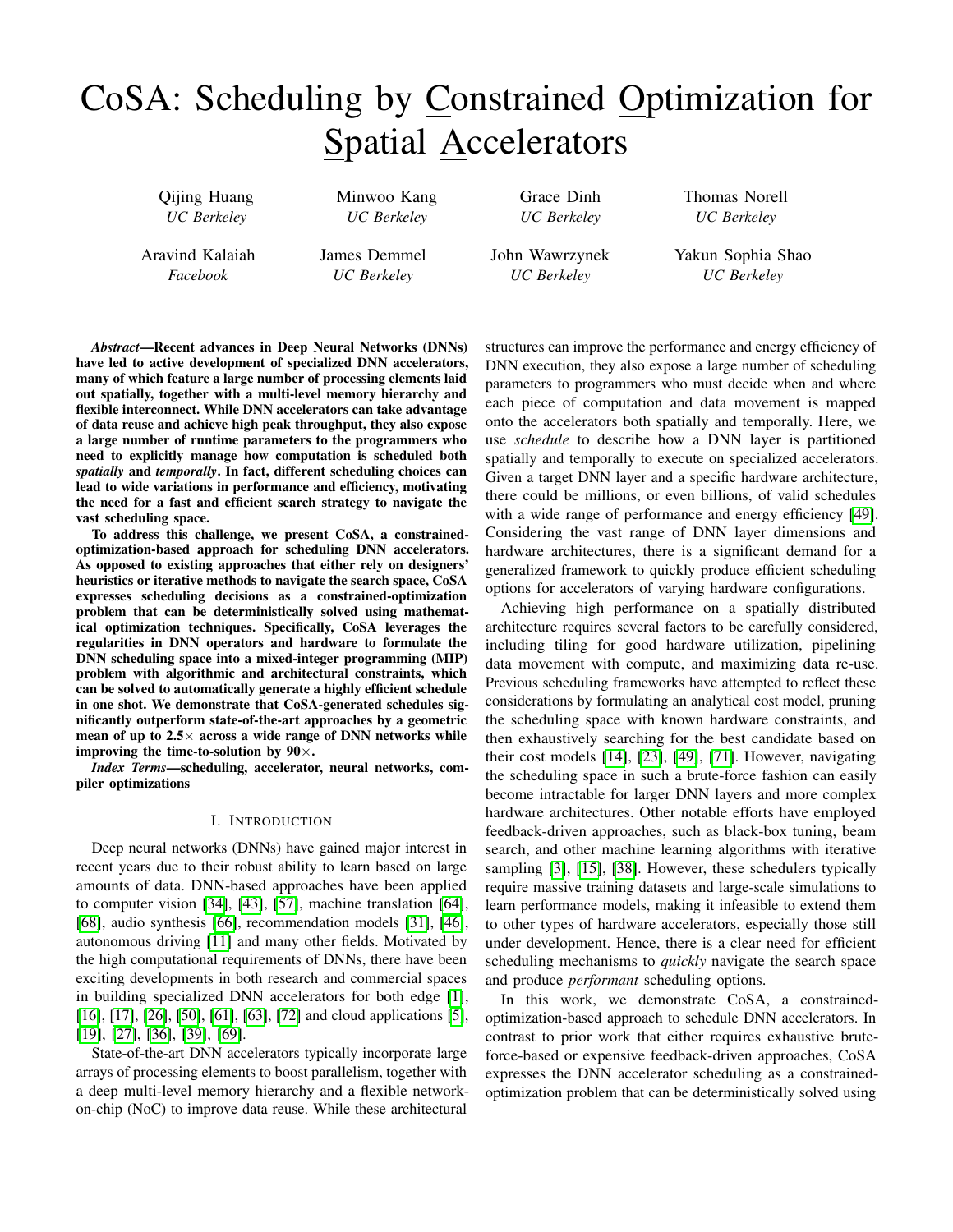<span id="page-1-0"></span>

Fig. 1: Execution latency histogram of 40K valid scheduling choices for a ResNet-50 layer on a spatial accelerator.

today's mathematical optimization libraries in one pass. In particular, CoSA leverages the regularities in both DNN layers and spatial hardware accelerators where the algorithmic and hardware parameters can be clearly defined as scheduling constraints. Specifically, CoSA formulates the DNN scheduling problem as a prime-factor allocation problem that determines 1) tiling sizes for different memory levels, 2) relative loop ordering to exploit reuse, and 3) how computation should be executed spatially and temporally. CoSA constructs the scheduling constraints by exposing both the algorithmic behaviors, e.g., layer dimensions, and hardware parameters, e.g., memory and network hierarchies. Together with clearly defined and composable objective functions, CoSA can solve the DNN scheduling problem in one shot without expensive iterative search. Our evaluation demonstrates that CoSA-generated schedules outperform state-of-the-art approaches by 2.5× across different DNN network layers, while requiring  $90\times$ less scheduling time as it does not require iterative search.

In summary, this work makes the following contributions:

- We formulate DNN accelerator scheduling as a constrained-optimization problem that can be solved in a single pass. To the best of our knowledge, CoSA is the first constrained-optimization-based approach to tackle major DNN scheduling decisions in one shot.
- We take a communication-oriented approach in the CoSA formulation that highlights the importance of data transfer across different on-chip memories and exposes the cost through clearly defined objective functions.
- We demonstrate that CoSA can quickly generate highperformance schedules outperforming state-of-the-art approaches for different DNN layers across different hardware architectures.

## II. BACKGROUND AND MOTIVATION

In this section, we discuss the complexity of DNN scheduling space and the state-of-the-art schedulers to navigate the space.

## *A. DNN Scheduling Space*

Scheduling is a crucial decision-making process for the compilers to effectively assign workload to compute resources. With the emergence of numerous DNN accelerators with diverse architectures, there is a need for a fast, performant, and explainable approach to scheduling. Our work focuses

<span id="page-1-1"></span>

| Scheduler                            | Search Algorithm                       |
|--------------------------------------|----------------------------------------|
| <b>Brute-force Approaches:</b>       |                                        |
| Timeloop [49]                        | Brute-force & Random                   |
| dMazeRunner [23]                     | Brute-force                            |
| Triton [65]                          | Brute-force over powers of two         |
| Interstellar [71]                    | Brute-force                            |
| Marvel [14]                          | Decoupled Brute-force                  |
| Feedback-based Approaches:           |                                        |
| AutoTVM [15]                         | ML-based Iteration                     |
| Halide [56]                          | Beamsearch [3], OpenTuner [6], [45]    |
| FlexFlow [38]                        | <b>MCMC</b>                            |
| Gamma [40]                           | Genetic Algorithm                      |
| Mind Mapping [35]                    | Gradient-based Search                  |
| Constrained Optimization Approaches: |                                        |
| Polly+Pluto [12], [13], [30]         |                                        |
| Tensor Comprehension [67]            | Polyhedral Transformations             |
| Tiramisu [8]                         |                                        |
| CoSA                                 | <b>Mixed-Integer Programming (MIP)</b> |

TABLE I: State-of-the-art DNN accelerator schedulers.

on operator-level scheduling, which aims to optimize the performance of each operator, i.e. DNN layer, on specific hardware. Operator-level scheduling typically comprises three key loop optimizations: *loop tiling*, *loop permutation*, and *spatial mapping*. *Loop tiling* describes which loops are mapped to which memory hierarchy and the corresponding tile sizes. *Loop permutation* determines the relative order of the loops, while *spatial mapping* binds one or more loop dimensions to spatial hardware resources, such as parallel processing elements, instead of mapping them to temporal (i.e. sequential) execution. Each optimization can have a significant impact on the performance, and all three optimizations need to be considered together to achieve the best performance.

Consider scheduling a  $3\times3$  convolution layer in ResNet50 [\[34\]](#page-11-0) with 256 input and output channels, and an output dimension of  $14\times14$ , on an accelerator with five levels of memory. If we split each individual loop bound into its prime factors and assign each one to a memory level, we would have billions of schedules to consider. Among the randomly sampled schedules from all possible loop tilings, half of them fail to satisfy the buffer capacity constraints (e.g. a schedule is invalid if it requires a 4KB buffer, though the available buffer size is only 2KB.). Fig. [1](#page-1-0) shows the performance distribution of the valid schedules. We observe a wide performance difference among the valid schedules, with the best one outperforming the worst one by  $7.2 \times$ . In addition, we observe clusters of schedules that have similar latencies in the Fig. [1,](#page-1-0) revealing structure in the solution space.

## *B. State-of-the-art Schedulers*

Given that the scheduling space for a DNN layer can have billions of valid schedules, finding a good schedule through exhaustive search can become an intractable problem. Table [I](#page-1-1) shows some recent efforts to tackle this complexity.

*1) Brute-force Approaches:* Recent efforts combine exhaustive search with heuristics to manually prune the scheduling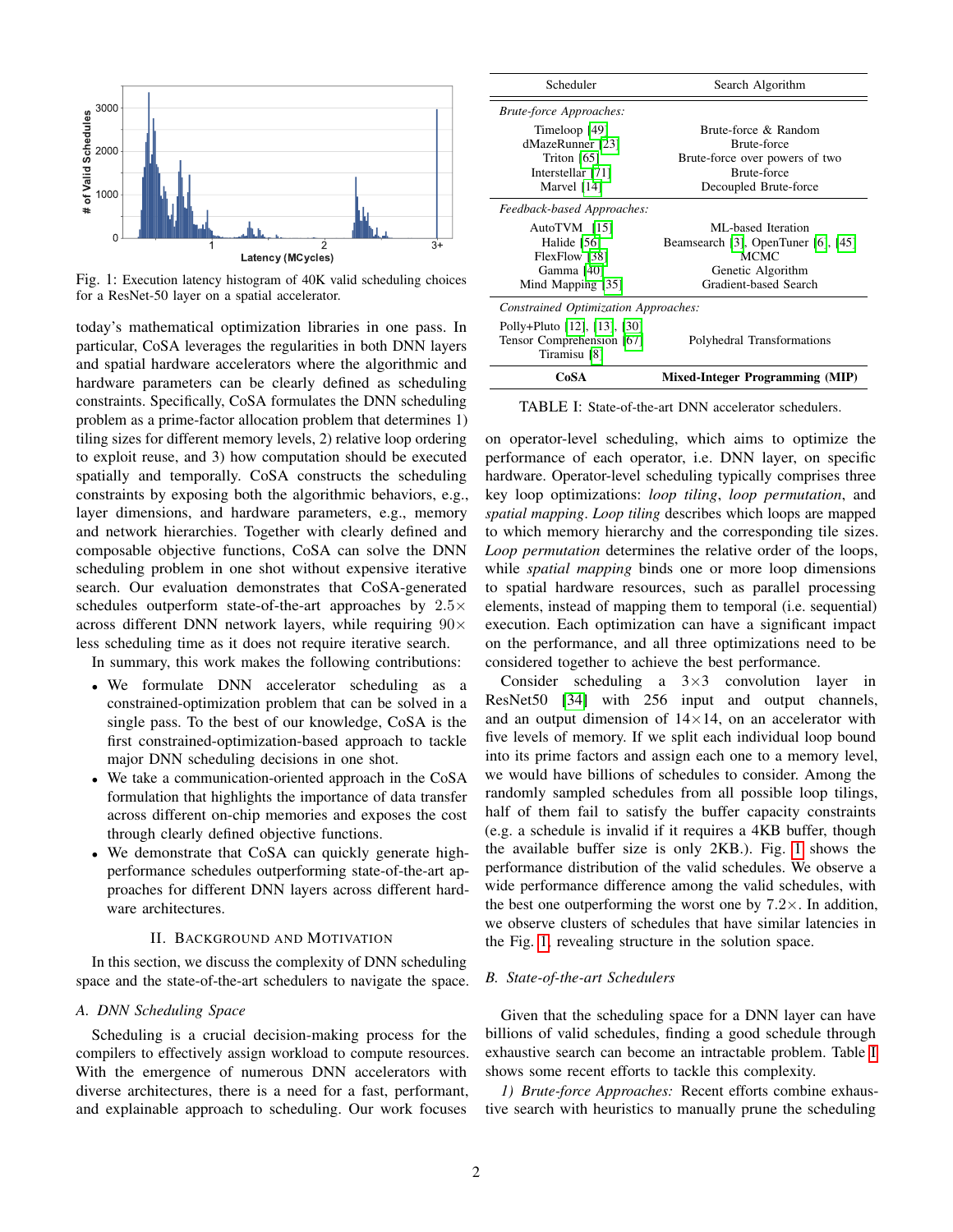<span id="page-2-0"></span>

Fig. 2: DNN scheduling problem formulation with CoSA. CoSA takes 1) DNN layer dimensions and 2) DNN accelerator parameters and expresses the scheduling problem into a constrained optimization problem to produce a performant schedule in one shot.

space [\[14\]](#page-11-12), [\[23\]](#page-11-13), [\[49\]](#page-12-11), [\[65\]](#page-12-13), [\[71\]](#page-12-12). To lower the cost of exhaustive search, schedulers in this category typically use a lightweight analytical model to estimate latency, throughput, and power consumption to compare all valid mappings of a given layer to find the best schedule. The disadvantages of this approach are two-fold. First, such a brute-force search tends to be exceedingly expensive for complex hardware architectures, making it infeasible to find a good schedule quickly. Second, the generated schedules often do not perform optimally since analytical models may fail to consider the communication latency across the spatial hardware.

*2) Feedback-based Approaches:* Other recent efforts use feedback-driven approaches along with machine learning or other statistical methods [\[3\]](#page-11-14), [\[15\]](#page-11-15), [\[35\]](#page-11-18), [\[38\]](#page-11-16), [\[40\]](#page-12-16), [\[56\]](#page-12-14) to improve the accuracy of the cost model and search for the solution using black-box or gradient-based search. Although such approaches can potentially learn the distribution of the scheduling space, they typically require a large amount of training data due to their feedback-driven nature. As a result, these approaches are mainly applicable to post-silicon hardware where performing a large-scale measurement is possible but are not feasible for hardware under development.

*3) Constrained-optimization Approaches:* Constrainedoptimization problems, in which objective functions are maximized or minimized subject to given sets of constraints, have demonstrated the ability to solve many complex largescale problems in a reasonable time. Such methods have been widely used in architecture and systems research for instruction scheduling [\[20\]](#page-11-23), [\[47\]](#page-12-18), [\[48\]](#page-12-19), high-level synthesis [\[22\]](#page-11-24), memory partitioning [\[7\]](#page-11-25), [\[37\]](#page-11-26) [\[21\]](#page-11-27), algorithm selection [\[33\]](#page-11-28), [\[73\]](#page-12-20), and program synthesis [\[4\]](#page-11-29), [\[10\]](#page-11-30), [\[52\]](#page-12-21), [\[53\]](#page-12-22), [\[62\]](#page-12-23).

In particular, polyhedral transformation has leveraged constrained-optimization-based approach for auto-vectorization and loop tiling [\[2\]](#page-11-31), [\[9\]](#page-11-32), [\[13\]](#page-11-20), [\[30\]](#page-11-21), [\[42\]](#page-12-24), [\[51\]](#page-12-25). Prior work targets general-purpose CPUs and GPUs that run with finegrained instructions and hardware-managed cache, as opposed

<span id="page-2-1"></span>

Listing 1: An example schedule using the loop nest representation for a DNN layer of dimension  $R = S = 3, P =$  $Q = 28, C = 8, K = 4, N = 3$ . Same variable prefix indicates tiles from the same problem dimension.

to the software-managed spatial accelerators that we target. In addition, existing polyhedral-based approaches [\[8\]](#page-11-22), [\[9\]](#page-11-32), [\[13\]](#page-11-20) lack direct support for tile-size optimization. Instead, they take the tile size as input and apply a transformation based on the given tile size. Due to this limitation, the tile size decision cannot be co-optimized with other loop transformations, e.g. loop permutation, in one pass, leading to sub-optimal schedules.

To address the drawbacks of existing approaches and leverage the regularities from the DNN workloads and the accelerator design for optimization, CoSA employs constrained optimization to tackle the DNN scheduling problem in one pass. CoSA presents a unique domain-specific representation for DNN scheduling that better captures the utilization and communication cost and encodes different loop transformations, i.e., tiling size, loop permutation, and spatial mapping decisions, in one formulation. This unified representation enables us to solve for all three optimizations in one pass and produce efficient schedules for a complex accelerator system with a multi-level memory hierarchy.

# III. THE COSA FRAMEWORK

To navigate the large scheduling space of DNN accelerators, we develop CoSA, a constrained-optimization-based DNN scheduler to automatically generate high-performance schedules for spatially distributed accelerators. CoSA not only deterministically solves for a good schedule in one pass without the need for exhaustive search or iterative sampling, but can also be easily applied to different network layers and hardware architectures. This section discusses the CoSA framework and how CoSA formulates the DNN scheduling problem with mixed-integer programming (MIP).

# *A. CoSA Overview*

CoSA optimizes operator-level schedules for mapping DNN layers onto spatial DNN accelerators. Specifically, CoSA formulates the scheduling problem as a constrained-optimization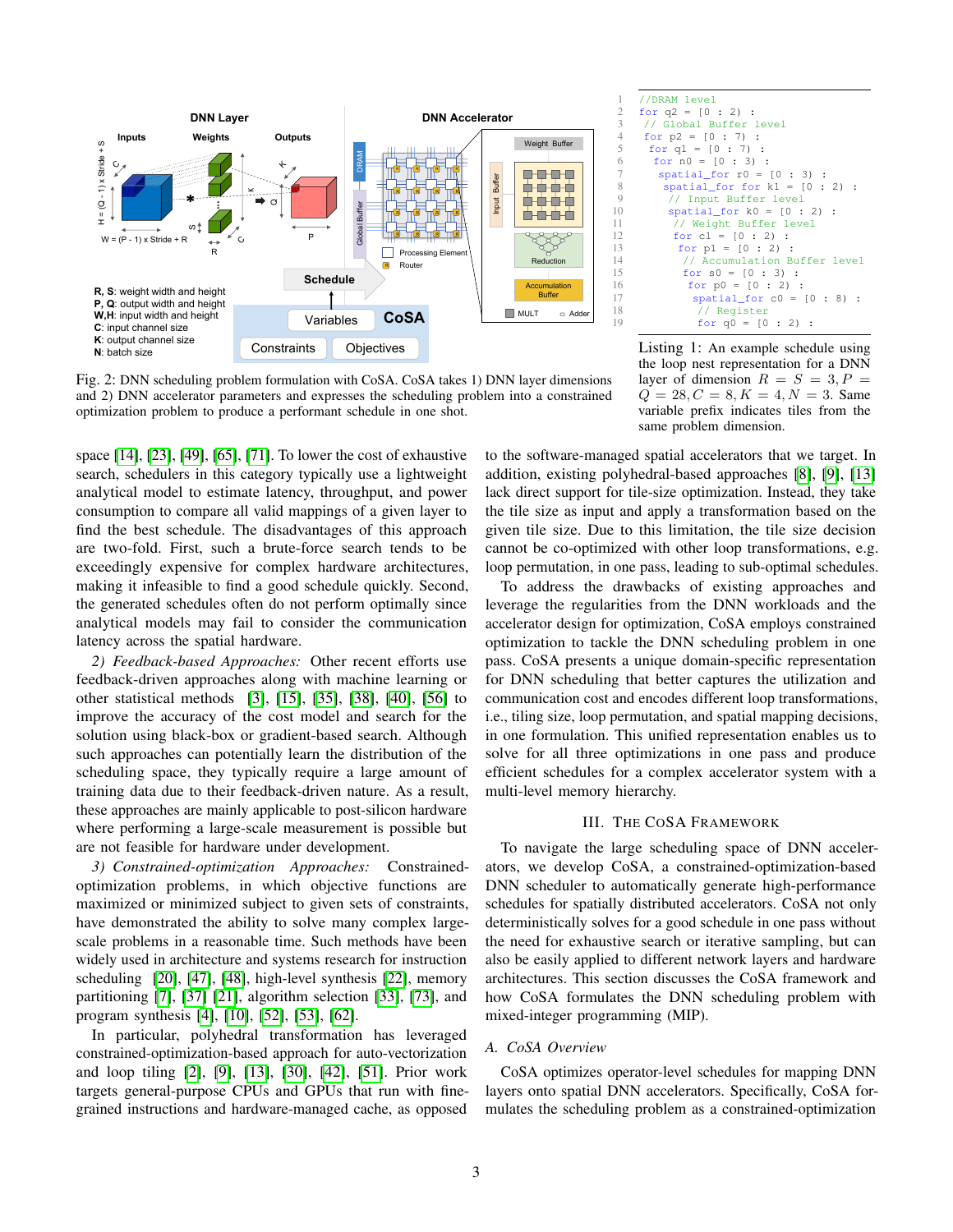<span id="page-3-0"></span>

Fig. 3: Performance comparison of schedules with different loop permutations for a convolution operator with the layer dimensions of  $R = S = 3, P = Q = 8, C = 32, K = 1024$ . The leftmost schedule (CKP) refers to a relative ordering where the input channel dimension (C) is the outermost loop and the output height dimension (P) is the innermost loop. Since this layer is weight-heavy, loop permutations that emphasize weight reuse, e.g., PCK and PKC, are more efficient.

problem with *variables* representing the schedule, *constraints* representing DNN dimensions and hardware parameters, and *objective* functions representing goals, such as maximizing buffer utilization or achieving better parallelism. Fig. [2](#page-2-0) shows the target problem space of CoSA. CoSA takes the specifications of the DNN layers and the underlying spatial accelerator as input constraints and generates a valid and high-performance schedule based on the objective functions in one pass.

*1) Target Workload:* The work targets the DNN operators that can be expressed by a nested loop with 7 variables as loop bounds:  $R, S, P, Q, C, K, N$ . R and S refer to the convolution kernel width and height,  $P$  and  $Q$  refer to the output width and height, C refers to the input channel size, K refers to the output channel size, and  $N$  refers to the batch size, as illustrated in Fig. [2.](#page-2-0) The convolution operation computes the dot product of the filter size  $R \times S \times C$  of inputs and weights to generate one point in the output. Matrix multiplications can be expressed in this scheme as well.

*2) Target Architecture:* CoSA targets spatial architectures with an array of processing elements (PEs) connected via an on-chip network and with multiple levels of memory hierarchy, a commonly adopted architecture template in today's DNN accelerator designs [\[18\]](#page-11-33), [\[19\]](#page-11-8), [\[28\]](#page-11-34), [\[29\]](#page-11-35), [\[36\]](#page-11-10), [\[44\]](#page-12-26), [\[54\]](#page-12-27), [\[55\]](#page-12-28), [\[60\]](#page-12-29), [\[69\]](#page-12-10), [\[71\]](#page-12-12).

*3) Target Scheduling Decisions:* CoSA-generated schedules describe how a specified DNN layer is executed on a given spatial architecture. Listing [1](#page-2-1) shows an example of a schedule. Here, we use a loop-nest representation [\[49\]](#page-12-11) to explicitly describe how the computation of a convolution layer is mapped to levels of memory hierarchies. We highlight three aspects of the schedule: 1) loop tiling, which describes which loops are mapped to which memory level and the values of the loop bounds; 2) loop permutation, which handles the relative ordering between loops in the same memory hierarchy; and 3) spatial mapping, which defines which loops are mapped to parallel spatial resources (shown as spatial\_for loops in Listing [1\)](#page-2-1). All three factors play a key role in the efficiency of the scheduling choice. Next, we highlight the implications of loop permutation and spatial mapping, both of which are less explored than the well-studied loop tiling.

Fig. [3](#page-3-0) illustrates the impact of loop permutation for a

<span id="page-3-1"></span>

Fig. 4: Performance comparison of schedules with different spatial mappings for a convolution operator with the layer dimensions of  $R = S = 1, P = Q = 16, C = 256, K = 1024.$  Factors in *s* list are for spatial mapping, and factors in *t* list are for temporal mapping. For example,  $s: P4C4$ ,  $t:K4$  represents a mapping where a factor 4 of the P dimension and a factor 4 of the C dimension are mapped to spatial execution in a system with 16 PEs, leaving K's factor 4 to temporal mapping.

convolution layer on a given hardware design. All the schedules use the same loop tiling and spatial mapping except the loop ordering at the global-buffer level, as indicated in the labels of the X-axis, where CKP means the input channel dimension (C) is the outermost loop, and the output height dimension  $(P)$  is the innermost loop. In this case, selecting P as the outermost loop, i.e. PCK and PKC, can lead to a  $1.7\times$  speedup for this layer, motivating the need to consider the implications of loop permutation in the scheduling problem.

Fig. [4](#page-3-1) shows the impact of spatial mapping on DNN execution. We notice that there is a  $4.3\times$  gap between best (rightmost) and worst (leftmost) schedules for the layer in consideration. The fundamental reason for the differences is the different communication traffic generated by different spatial mapping options. The best schedule, i.e., the rightmost schedule in the figure ( $s:P2C4K2$ ,  $t:P2K2$ ), is obtained when factors  $P = 2, C = 4, K = 2$  are mapped to the spatial loops, which cannot be achieved by simply choosing either model or data parallelism in the spatial partition. As a result, a systematic evaluation of different spatial mapping choices is required to find a good schedule.

The rest of the section discusses how CoSA formulates the scheduling variables, constraints, and objectives to solve the DNN scheduling problem.

## *B. CoSA Variables and Constants*

This section discusses the variables and constants, summarized in Table [II,](#page-3-2) used in CoSA formulation.

<span id="page-3-2"></span>

|   | <b>CoSA</b> Variables                       |        | <b>CoSA</b> Constants                                                               | <b>Indices</b>                                                   |                                                                                                             |  |  |
|---|---------------------------------------------|--------|-------------------------------------------------------------------------------------|------------------------------------------------------------------|-------------------------------------------------------------------------------------------------------------|--|--|
| X | binary matrix<br>to represent<br>a schedule | Α<br>в | layer dimension to<br>data tensor mapping<br>memory level to<br>data tensor mapping | $\mathcal{I}$<br>$\boldsymbol{n}$<br>k.<br>$\tilde{z}$<br>$\eta$ | memory level<br>layer dimension<br>prime factor index<br>mapping choice<br>permutation level<br>data tensor |  |  |

TABLE II: CoSA Notations.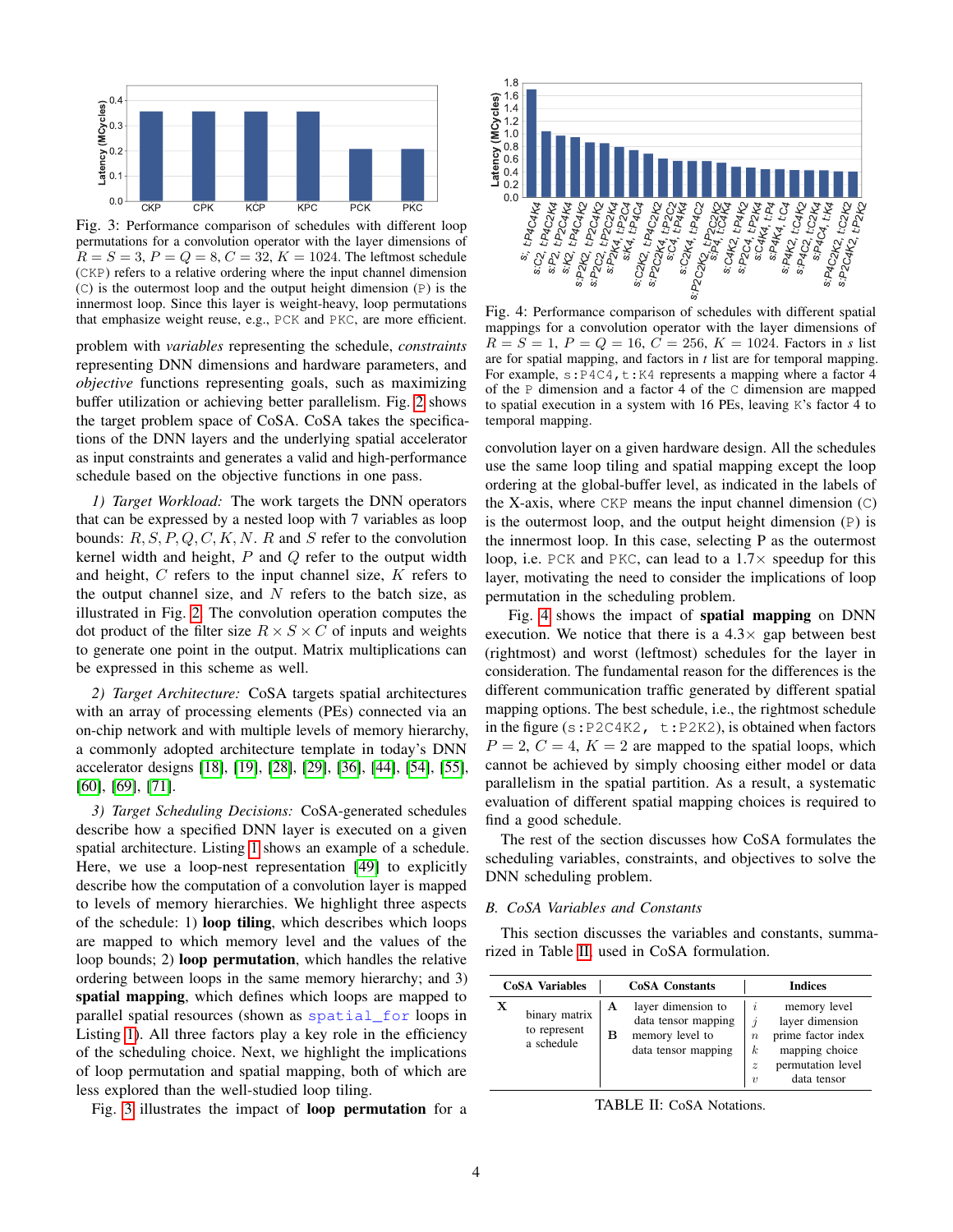| Idx              |                  |               | Perm           |         | Schedule |           |                |  |                |  |         |  |
|------------------|------------------|---------------|----------------|---------|----------|-----------|----------------|--|----------------|--|---------|--|
| $\jmath$         |                  | Layer Dim.    |                | $R = 3$ |          | $\ddotsc$ | $K = 4$        |  |                |  | $N = 3$ |  |
| $\boldsymbol{n}$ |                  | Prime Factors |                | 3       |          | $\cdots$  | $\overline{c}$ |  | $\overline{c}$ |  |         |  |
| $\boldsymbol{k}$ |                  | s / t Mapping |                | S       | t        |           | S              |  | S              |  | S       |  |
| $\dot{i}$        | Levels<br>Memory | Register      |                |         |          |           |                |  |                |  |         |  |
|                  |                  | $\cdots$      |                |         |          |           |                |  |                |  |         |  |
|                  |                  | InputBuf      | $\cdots$       |         |          |           | ↵              |  |                |  |         |  |
|                  |                  |               | $O_0$          |         |          |           |                |  |                |  |         |  |
|                  |                  |               |                |         |          |           |                |  |                |  |         |  |
|                  |                  | GlobalBuf     | O <sub>2</sub> |         |          |           |                |  | √              |  |         |  |
|                  |                  |               |                |         |          |           |                |  |                |  |         |  |
|                  |                  |               | $\cup_Z$       |         |          |           |                |  |                |  |         |  |

<span id="page-4-0"></span>**DNN Layer:**  $R = 3, S = 1, P = 1, Q = 1, C = 1, K = 4, N = 3$ −→ Prime Factors: = [[3],[1],[1],[1],[1],[2,2][3]]

TABLE III: Example binary matrix  $X$  representing a schedule. A checkmark in s, t indicates spatial or temporal mapping. A checkmark in  $O_0, ..., O_Z$  indicates the rank for loop permutation. In this schedule, the loop tile of size 3 from problem dimension  $N$  is allocated within the GlobalBuf at the innermost loop level, assigned for temporal execution. Both loop tiles from  $K$  are mapped to spatial resources.

*1) Variable Representation:* We devise a mathematical representation for the DNN schedules and formulate the scheduling problem as a prime-factor allocation problem. Given a layer specification, we first factorize each loop bound into its prime\_factors. If the loop bound themselves are large prime number, we can pad them and then factorize. We assign each prime factor to a *scheduling configuration* that is composed of a combination of three decisions: 1) the mapped memory level, 2) the permutation order, and 3) the spatial mapping. Each prime factor has exactly one scheduling configuration.

Here, we use a binary matrix  $X$  to represent the prime factor allocation, i.e., the scheduling space, shown in Table [III.](#page-4-0) The four dimensions of  $X$  are: 1) the layer dimension variables (indexed by  $j$ ), 2) the prime factors of the loop bounds (indexed by  $n$ ), 3) whether it is a spatial or temporal mapping (indexed by  $k$ ), and 4) the memory and the permutation levels (indexed by i). With the prime factor decomposition, CoSA's encoding can represent all possible schedules and guarantees that the optimization solves for the full search space.

Table [III](#page-4-0) shows an example binary matrix  $X$  that represents the schedule shown in Listing [1.](#page-2-1) First, CoSA performs the *tiling* optimizations by assigning the prime factors to different memory levels. For example, dimension  $K$  is split into two tiles, where the inner tile of size 2 is allocated to the input buffer, and the outer tile of size 2 is allocated in the global buffer. Second, mapping a prime factor to *spatial* execution is indicated by whether the factor is mapped to a spatial column s or a temporal column  $t$  in the table. In this example, both prime factors for K are spatially mapped. Finally, for loop *permutation*, we add rank indices  $O_0, O_1, ..., O_Z$  to the memory level of interest, where only one prime factor can be mapped to each rank. The lowest-ranked factor is allocated to the innermost loop, while the highest-ranked factor is allocated to the outermost loop. In the example shown in Table [III,](#page-4-0) the problem dimension N is mapped at the  $O_1$  level in the global buffer for temporal mapping, which means the factor  $N = 3$  will be assigned rank 1 in the global-buffer level. Without other factors in the

<span id="page-4-1"></span>

|                         | W | Related<br>IA | OΑ | Idx<br>$\eta$ |                 | W | Related<br>IΑ | OΑ | Idx<br>$\eta$       |
|-------------------------|---|---------------|----|---------------|-----------------|---|---------------|----|---------------------|
|                         |   |               |    |               |                 |   |               |    |                     |
| R                       |   |               |    |               | Register        |   |               |    |                     |
| S                       |   |               |    |               | AccBuf          |   |               |    |                     |
| P                       |   |               |    |               |                 |   |               |    |                     |
|                         |   |               |    | $\mathbf{r}$  | WBuf            |   |               |    | $\boldsymbol{\eta}$ |
|                         |   |               |    |               | <b>InputBuf</b> |   |               |    |                     |
| ⌒                       |   |               |    |               | GlobalBuf       |   |               |    |                     |
| K                       |   |               |    |               |                 |   |               |    |                     |
| $\overline{\textsf{N}}$ |   |               |    |               | <b>DRAM</b>     |   |               |    |                     |
|                         |   |               |    |               |                 |   |               |    |                     |

TABLE IV: Constant binary matrices A (left) and B (right). A encodes how different layer dimensions associate with data tensors. B encodes which data tensor can be stored in which memory hierarchy.

global-buffer level, factor  $N = 3$  with the smallest rank will become the innermost loop in permutation. For the ranking of permutation, we reserve enough slots for all prime factors at all memory levels. Not all the slots need to be filled since a prime factor can only be allocated to one memory level.

<span id="page-4-3"></span>*2) Constant Parameters:* In addition to the loop-related variables, we have intrinsic relations across different components in the architecture and layer specifications which must be encoded by constant parameters. CoSA uses two constant binary matrices to encode the unique relations in the DNN scheduling space, shown in Tabel [IV.](#page-4-1) The first binary constant matrix,  $A$ , encodes the association between layer dimensions (i.e., rows of the matrix) and data tensors (i.e., columns of the matrix). For each input (IA), weight (W), and output (OA) tensor, matrix A indicates which layer dimensions, i.e.,  $R, S, P, Q, C, K, N$ , should be used to calculate the data transaction size as well as multicast and reduction traffic on the accelerators.

In addition, we introduce another binary matrix B to represent which memory hierarchy can be used to store which data tensor. DNN accelerators typically deploy a multi-level memory hierarchy, where each memory level can be used to store different types of data tensors. For example, matrix B shown in Table [IV](#page-4-1) represents an architecture that has dedicated input and weight buffers for input activation and weight, respectively, while providing a shared global buffer to store input and output activations.

## <span id="page-4-4"></span>*C. CoSA Constraints*

This section discusses the constraints derived from the target accelerator architecture that must be satisfied in CoSA and shows how to express them with CoSA variables and constants.

<span id="page-4-2"></span>*1) Buffer Capacity Constraint:* To generate a valid schedule in a software-managed memory system, a key constraint is to ensure that the size of data to be sent to the buffer does not exceed the buffer capacity. The hardware memory hierarchy can be represented by the binary constant matrix B discussed earlier. For each memory buffer, based on the tensor-dimension correlation matrix A, we calculate the tiling size of each tensor by multiplying the relevant prime factors together indicated by X. Both spatial and temporal factors should be included in the buffer utilization. Let  $N_i$  be the number of prime factors for the layer dimension  $j$ . Then the utilization of the buffer level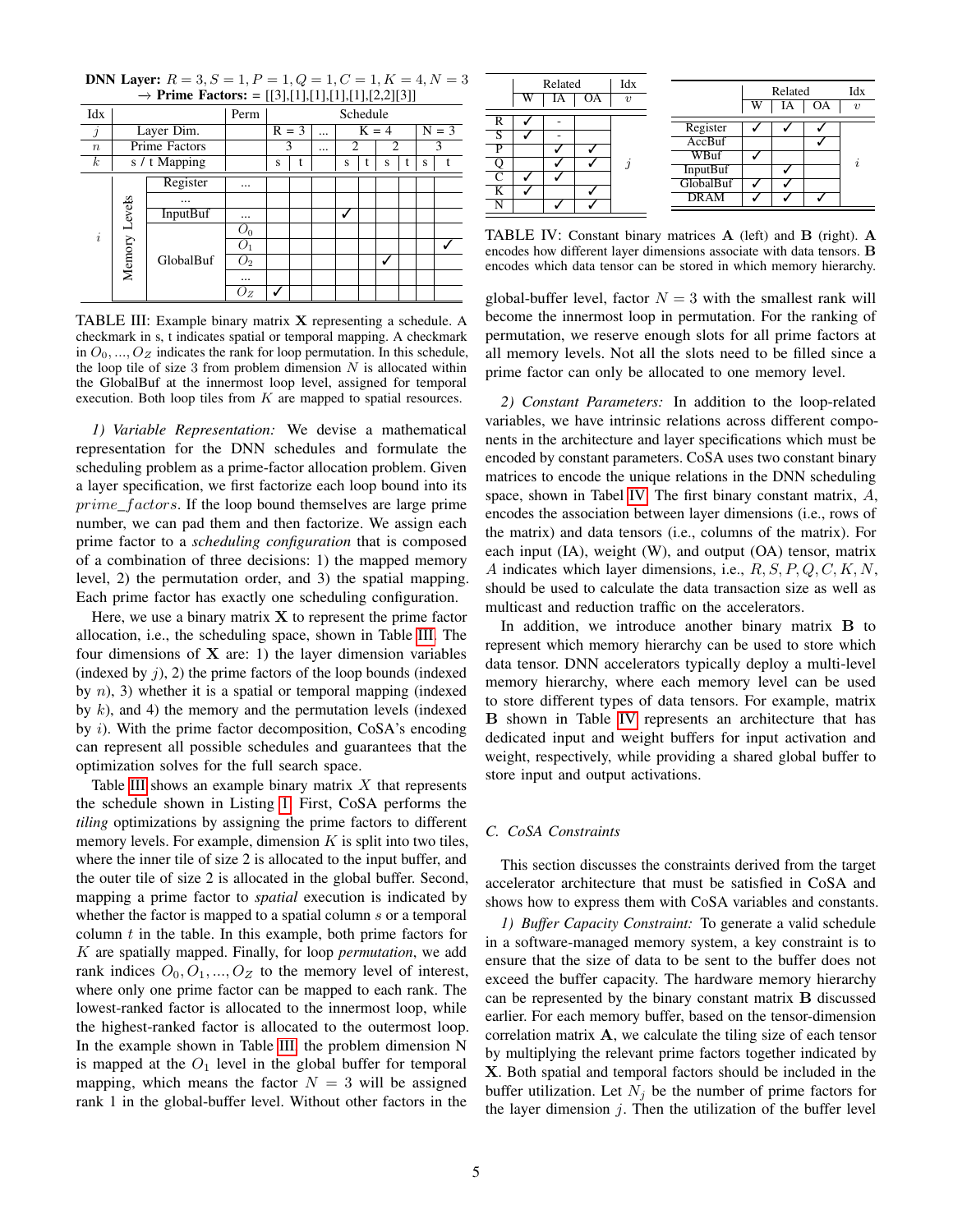I can be expressed as:

$$
\prod_{i=0}^{I-1} \prod_{j=0,n=0}^{6,\,N_j} \prod_{k=0}^{1} \begin{cases} prime\_factor_{j,n}, & X_{(j,n),i,k} A_{j,v} B_{I,v} = 1 \\ 1, & \text{otherwise} \end{cases}
$$
\n(1)

We then set the upper bound of the buffer utilization to the capacity of different buffer sizes, represented using  $M_{I,v}$ . However, a problem with this utilization constraint is that it involves products of the decision variables X, making it nonlinear and infeasible to solve with standard constraint solvers. To address this limitation, we take the logarithm of both sides of the constraints to obtain a linear expression for the utilization and encode the if-else statement as:

$$
U_{I,v} = \sum_{i=0}^{I-1} \sum_{j=0,n=0}^{6, N_j} \sum_{k=0}^{1} \log(prime_factor_{j,n}) A_{j,v} B_{I,v} X_{(j,n),i,k}
$$
  
 
$$
\leq \log(M_{I,v}), \forall I
$$
 (2)

To encode different precisions for different data tensors, we add the logarithm of the datatype sizes  $precision_v$  to  $U_{I,v}$ .

*2) Spatial Resource Constraint:* Another set of CoSA constraints is from the limited number of spatial resources. At the chip level, there is a limited number of PEs. At the PE level, there is a limited number of multiply-and-accumulate (MAC) units. In CoSA, once a factor is assigned to spatial mapping in the configuration, it needs to satisfy: 1) each problem factor can only be mapped to either spatial or temporal execution, 2) factors that map to spatial execution do not exceed the resource limit in the architecture. These two constraints can be expressed in the equations below:

$$
\sum_{k=0}^{1} X_{(j,n),i,k} = 1, \forall (j,n), i
$$
 (3)

$$
\sum_{j=0,n=0}^{6,N_j} \log(prime\_factor_{j,n}) X_{(j,n),I,0} \le \log(S_I), \forall I \quad (4)
$$

where  $S_I$  is the number of available spatial resources at the level I.

## *D. Objective Functions*

In this section, we describe the objective functions for CoSA. Each objective can be either used individually to optimize a single aspect of performance, e.g., utilization, compute, and communication, or combined with others.

*1) Utilization-Driven Objective:* High on-chip buffer utilization improves data-reuse opportunity. As demonstrated in the prior work [\[25\]](#page-11-36), communication lower bounds can be achieved when the tiling block size is optimized for buffer utilization in a system with one-level cache. In this work, we formulate a utilization objective that aims to maximize the buffer utilization of all tensors, so the overall communication is minimized. We use the same formulation for the buffer utilization as in [III-C1](#page-4-2) and maximize the following linear utilization function:

$$
U\hat{t}il = \sum_{i=0}^{I-1} \sum_{v=0}^{2} U_{i,v}
$$
 (5)

Here, maximizing the sum of utilization for all buffer levels and all tensors in the logarithm form is equivalent to maximizing the geometric mean of the buffer utilization. Users can also attach weights to the different buffer levels or different data tensors if they want to optimize for the utilization of a specific level of the memory.

*2) Compute-Driven Objective:* The total number of compute cycles is another factor that affects the quality of schedules. In this formulation, we multiply all the temporal factors for the estimated compute cycles in each PE. Intuitively, this objective allows the constraint solver to exploit the parallelism in the system by mapping more iterations to the spatial resources than to temporal iterations. The objective can be expressed as a linear function again with logarithm taken:

$$
\hat{Comp} = \sum_{i=0}^{I} \sum_{j=0,n=0}^{6, N_j} \log(prime\_factor_{j,n}) X_{(j,n),i,1} \quad (6)
$$

*3) Traffic-Driven Objective:* Communication latency is a key contributing factor to the performance of spatial architecture. CoSA also includes a traffic-driven objective to capture the communication cost. Specifically, communication traffic can be decomposed into three terms: 1) data size per transfer, 2) spatial factors of multicast and unicast traffic, and 3) temporal iterations. Multiplying these three factors will get the total amount of traffic in the network. Next, we discuss how we capture each of these factors using CoSA's representation.

First, similar to the buffer utilization expression, data size per transfer can computed using the allocated prime factors in matrix X, together with the dimension-tensor correlation matrix A, as shown in the equation below:

$$
D_v = \sum_{i=0}^{I-1} \sum_{j=0,n=0}^{6, N_j} \sum_{k=0}^{1} \log(prime\_factor_{j,n}) A_{j,v} X_{(j,n),i,k}
$$
\n(7)

Second, spatial factors would incur different multicast, unicast, and reduction patterns. The dimension-tensor correlation matrix A discussed in Sec [III-B2](#page-4-3) can be used to indicate different traffic patters. Specifically, depending on whether the spatial dimension, indicated by the binary matrix X, is related to the specific tensor in consideration, represented by the constant matrix A, different traffic patterns, e.g., multicast vs. unicast or reduction vs. unicast, would occur.

Fig. [5](#page-6-0) shows how the intrinsic tensor-dimension correlation matrix A can be used to calculate different traffic patterns for different variables. For example, as shown in Fig. [5a](#page-6-0), if the dimension P is mapped spatially,  $A_{PW} = 0$  implies multicast traffic for weight tensor W. Since weight is not related to P, when we send weights from global buffer to PEs, the weight traffic will be multicasted to the destination PEs. If the dimension C is mapped spatially,  $A_{C,W} = 1$  (Fig. [5b](#page-6-0)) implies unicast traffic for weight tensor  $W$  as weight is related to  $C$ . Similarly, if the dimension C is mapped spatially,  $A_{C,OA} = 0$ (Fig. [5c](#page-6-0)) implies reduction traffic for output tensor OA, where partially sum needs to be reduced across C before sending back to GB. If the dimension P is mapped spatially,  $A_{P,OA} = 1$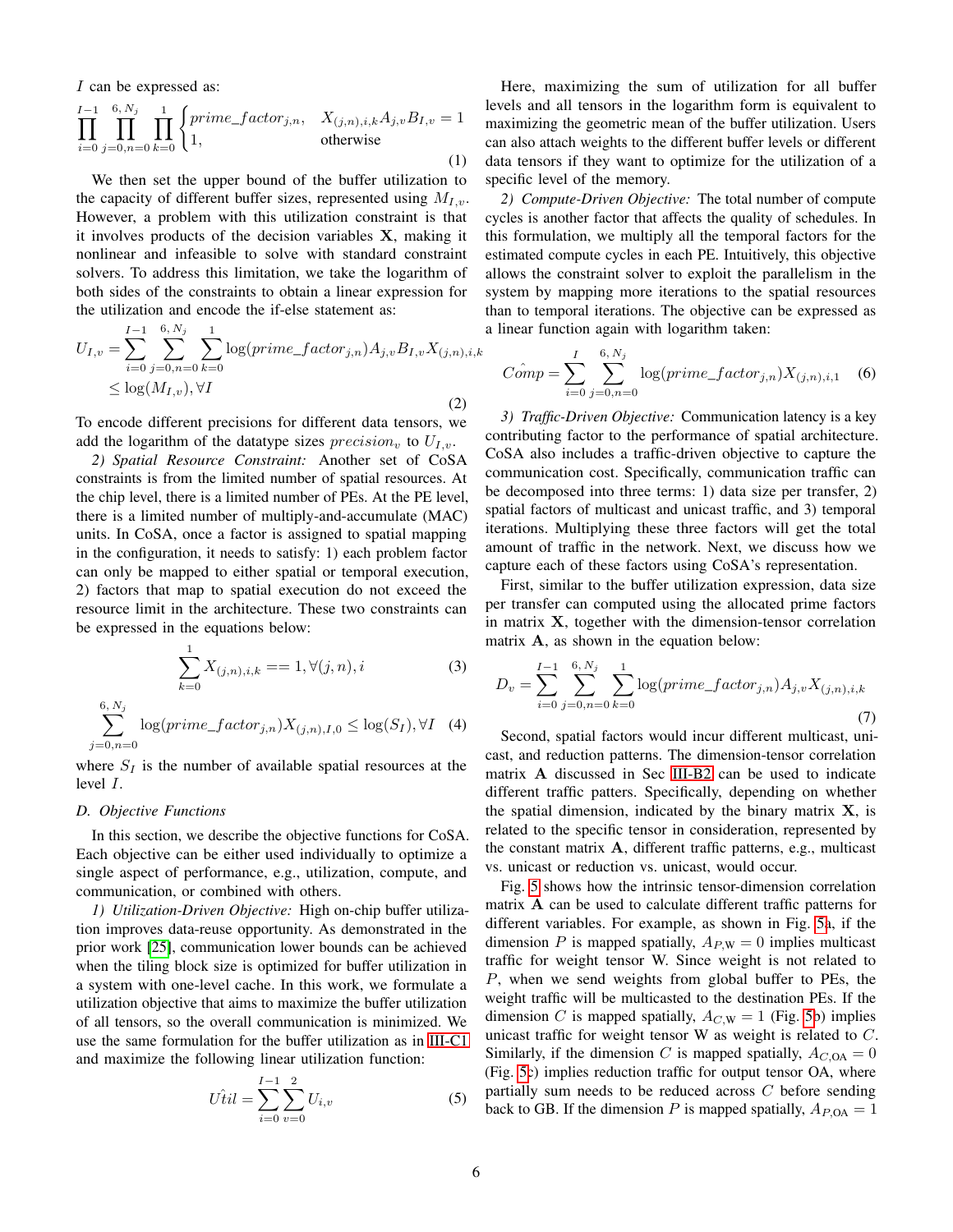<span id="page-6-0"></span>

Fig. 5: Different traffic patterns based on the constant matrix A. The two figures (top) show how the constant  $A$  encodes the traffic types (multicast, unicast, reducation) for different data tensors from the global buffer to PEs. The figures on the bottom show its implication on output tensor reduction traffics.

(Fig. [5d](#page-6-0)) would indicate unicast traffic for output tensor OA, as each traffic contributes to different regions of the output. CoSA formulates this relationship in the following equation:

$$
L_v = \sum_{j=0,n=0}^{6,\,N_j} \log(prime\_factor_{j,n}) X_{(j,n),I,0} A_{j,v} \tag{8}
$$

The third term, temporal iteration is used to calculate the number of data transfers at the NoC level. We introduce a traffic iteration factor  $Y$  that is a function of  $X$  at the permutation level, A, and B. Y indicates if the outer NoC loop bound should be used for different variables. With  $Y$ , we ensure that, for each variable, if a relevant factor term is seen inside the current loop level, the current loop level's factor should be used to compute the traffic iteration regardless of whether it is related to the data tensor of the variable of interest. This is a term that drives the reuse optimization. Mathematically,  $\bf{Y}$  is constrained as:

$$
Y_{v,z} \geq \sum_{j=0,n=0}^{6, N_j} X_{(j,n),z,1} A_{j,v} B_{I,v}, \forall z, \forall v
$$
  

$$
Y_{v,z} \geq Y_{v,z-1}, \forall z > 0, \forall v
$$
 (9)

Where  $z$  represents the position index for permutation and Z equals the total valid levels for permutation. The traffic iteration term can thus be expressed as:

$$
T_v = \sum_{z=0}^{Z-1} \sum_{j=0,n=0}^{6,N_j} \log(prime\_factor_{j,n}) Y_{v,z} X_{(j,n),z,1}
$$
 (10)

This turns the linear objective into quadratic as we multiply  $Y$  with  $X$  to indicate whether there is a factor at the current permutation level.

After we calculate each individual term, we can combine them together for each tensor that contributes to the total traffic in the network. Similar to the logarithmic transformation we did earlier, instead of multiplying these three terms together, we take the logarithm on both sides to get a linear expression of the traffic, as shown in the equation below:

$$
\hat{Traf} = \sum_{v=0}^{2} (D_v + L_v + T_v)
$$
 (11)

*4) Overall Objective:* One can construct a composite objective comprised of a linear combination of  $U<sup>t</sup>il$ ,  $Comp$ , and  $T r a f$ , where we want to minimize the compute and communication latency while maximizing the on-chip buffer utilization:

<span id="page-6-2"></span>
$$
\hat{O} = -w_U U \hat{t} i l + w_C C \hat{om} p + w_T T \hat{r} af \tag{12}
$$

where  $w_U, w_T, w_C$  are user-selected parameters controlling the importance of each objective. For a system with doublebuffering optimization,  $w_T$  can be set to map the traffic sizes to the cycles for memory accesses. This brings  $w_T T r a f$  to be of the same importance as  $w_{C}Comp$  in the optimization. Another formulation of the overall objective function to balance the memory access and compute cycles is to minimize the difference of the two terms:  $D = w_T Traf - w_C Comp$ . The weights of different objectives can be determined by using a set of micro-benchmarks that characterize the compute, memory, and communication latencies of the target architecture.

## *E. Limitation of CoSA*

CoSA leverages the regularity from both the problem and the architecture space, where it assumes a dense CNN workload and does not exploit the sparsity of the data. It also best targets hardware systems with deterministic behavior and explicitly managed scratchpads. This is because, in systems with nondeterministic behaviors, it can be challenging to construct optimization objectives that capture the impact of such behaviors. However, CoSA can be augmented with an iterative search on the objective functions and their corresponding hyperparameters to approximate the unknown hardware performance model and directly prune off the invalid points from the search space.

#### IV. METHODOLOGY

This section discusses the evaluation platforms we use followed by the experimental setup for CoSA evaluation.

#### <span id="page-6-1"></span>*A. Evaluation Platforms*

We evaluate the schedules generated by CoSA on two platforms: 1) Timeloop for cycle performance and energy consumption, and 2) our cycle-exact NoC simulator for overall latency performance. The latter more accurately captures the communication overhead and concurrent hardware behaviors on a spatial architecture.

Timeloop provides microarchitecture and technologyspecific energy models for estimating the performance and energy on DNN accelerators. Timeloop reports the performance in terms of the maximum cycles required for each processing element to complete the workload and to perform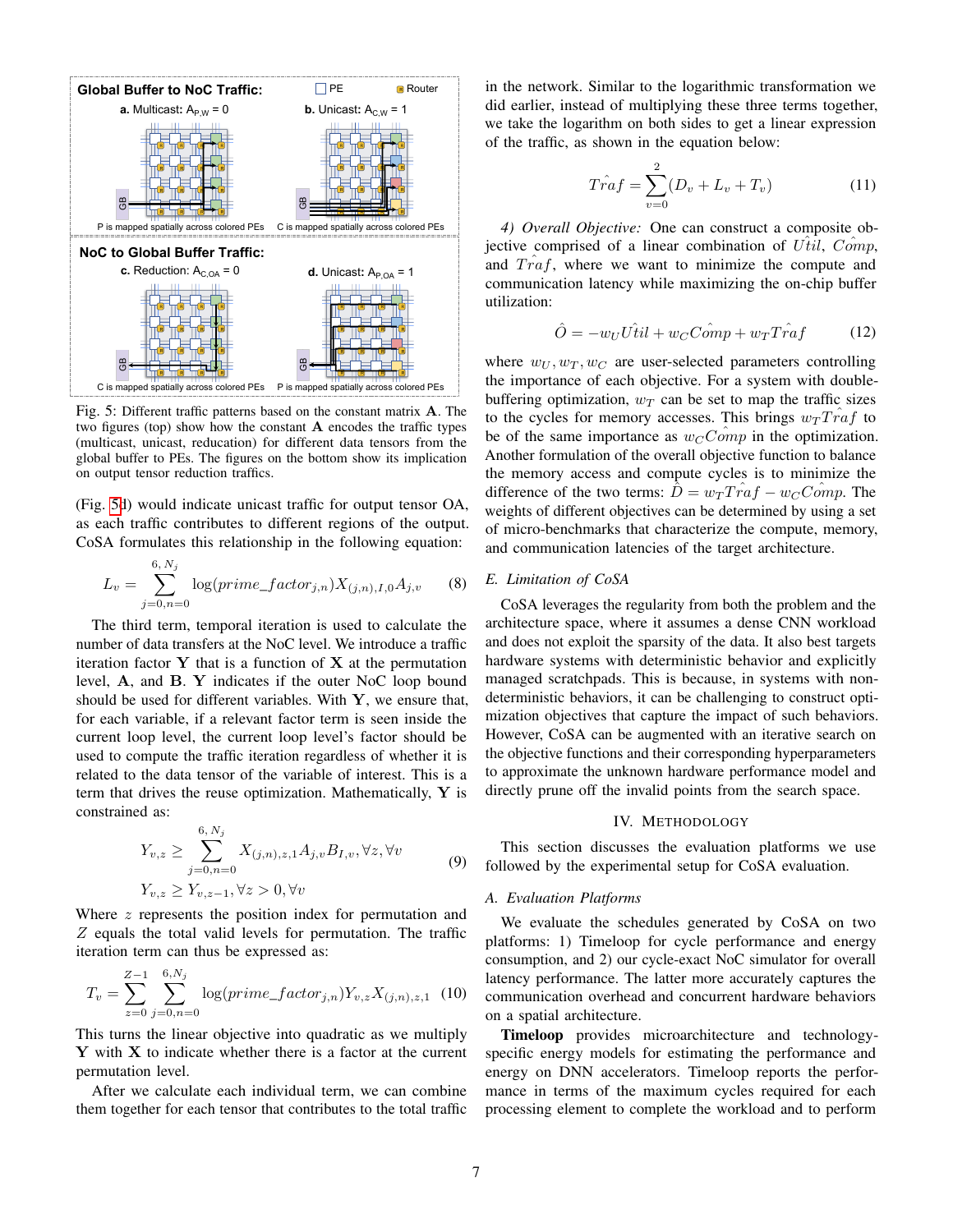<span id="page-7-0"></span>

| Arithmetic:        |         | Storage:             |           | <i>Network</i> : |            |  |
|--------------------|---------|----------------------|-----------|------------------|------------|--|
| <b>MACs</b>        | 64 / PE | <b>Registers</b>     | 64B / PE  | <b>Dimension</b> | $4\times4$ |  |
| Weight/Input       | 8bit    | Accum. Buffer        | 3KB / PE  | Router           | Wormhole   |  |
| <b>Precision</b>   |         | <b>Weight Buffer</b> | 32KB / PE | <b>Flit Size</b> | 64b        |  |
| <b>Partial-Sum</b> | 24 hit  | <b>Input Buffer</b>  | 8KB / PE  | <b>Routing</b>   | $X-Y$      |  |
| <b>Precision</b>   |         | <b>Global Buffer</b> | 128KB     | <b>Multicast</b> | Yes        |  |

TABLE V: The baseline DNN accelerator architecture.

memory accesses, assuming perfect latency hiding with double buffering. The energy consumption in Timeloop is calculated by multiplying the access count on each hardware component with the energy per access and summing the products up. The access count is inferred from the schedule and the energy per access is provided by an energy reference table in Timeloop.

NoC Simulator augments the Timeloop analytical compute model for PEs with a synthesizable NoC implementation to reflect the communication cost. Communication is one of the key contributing factors for latency in a NoC-based system, especially for the communication bound schedules.

The NoC simulator is transaction-based and cycle-exact for modeling the on-chip traffic. Leveraging the synthesizable SystemC router design from Matchlib [\[41\]](#page-12-30) that supports unicast and multicast requests, we construct a resizable 2- D mesh network and implement an X-Y routing scheme. The simulator captures both computation and communication latencies by concurrently modeling data transfers in the NoC, the PE executions, and off-chip DRAM accesses based on the DRAMSim2 model [\[58\]](#page-12-31), where the impact of traffic congestion on the NoC can also be manifested.

## *B. Baseline Schedulers*

We evaluate CoSA with respect to two other scheduling schemes: 1) a **Random** scheduler that searches for five different valid schedules, from which we choose the one with the best result for the target metric, and 2) the Timeloop Hybrid mapper in Timeloop [\[49\]](#page-12-11) that randomly selects a tiling factorization, prunes superfluous permutations, and then linearly explores the pruned subspace of mappings before it proceeds to the next random factorization. For this mapper, we keep the default termination condition where each thread self-terminates after visiting 500 consecutive mappings that are valid yet sub-optimal. The mapper is run with 32 threads, each of which independently searches the scheduling space until its termination condition is met. Once all threads have terminated, Timeloop returns the best schedule obtained from all 16,000+ valid schedules.

## *C. Experiment Setup*

Mixed-Integer Program (MIP) Solver: CoSA uses Gurobi [\[32\]](#page-11-37), a general-purpose optimization solver for MIP and other constrained programming, as the solver. We specify the CoSA variables, constraints, and objective functions before we invoke the solver. The solver takes at most seconds to return a schedule for DNN layers.

DNN workloads: We measure the performance of CoSAgenerated schedules over a wide range of DNN workloads targeting different DNN tasks with diverse layer dimensions, including: ResNet-50 [\[34\]](#page-11-0), ResNeXt-50 (32x4d) [\[70\]](#page-12-32), and Deepbench [\[24\]](#page-11-38) (OCR and Face Recognition). The precision used for the benchmarks is 8-bit for the input and weights, and 24-bit for the partial sums. We do not pad the dimensions to be multiples of 2, as it incurs more overhead and outweighs the benefits it provides to allow more scheduling options.

Baseline architecture: We consider a spatial-array architecture like Simba [\[59\]](#page-12-33) as our baseline. Detailed specifications of the hardware constructs are summarized in Table [V.](#page-7-0) We demonstrate that the CoSA framework is general to be applied for different architecture parameters while delivering highperformance scheduling options in one shot.

#### V. EVALUATION

In this section, we demonstrate the improved time-to-solution, performance, and energy of CoSA compared to baseline schedulers, across different evaluation platforms and different DNN architectures on a diverse set of DNN layers.

## *A. Time to Solution*

We compare the average time for CoSA and the baseline schedulers to generate the schedule of each layer from the four target DNN workloads. Table [VI](#page-7-1) shows that CoSA's optimization-driven approach offers more than  $90 \times (4.2s$  vs. 379.9s) time-to-solution advantage over the Timeloop Hybrid search strategy. Timeloop Hybrid search sampled 67 million schedules per layer and evaluated more than 16 thousand valid ones among them, leading to a long runtime. With Random search, a random sampling of 20K samples in 4.6 seconds resulted in only five valid schedules, further demonstrating the need to have a constraint-based strategy to prune the invalid search space directly. In the following section, we show that CoSA not only shortens the time-to-solution but also generates high-quality schedules.

<span id="page-7-1"></span>

|                          | CoSA | Random $(5\times)$ | Timeloop Hybrid |
|--------------------------|------|--------------------|-----------------|
| Avg. Runtime / Layer     | 4.2s | 4.6s               | 379.9s          |
| Avg. Samples / Layer     |      | 20K                | 67M             |
| Avg. Evaluations / Layer |      | C.                 | 16K+            |

TABLE VI: Time-to-solution Comparison. CoSA outputs only one valid schedule per layer. CoSA's runtime is  $1.1\times$  and  $90\times$  shorter than the Random and Timeloop Hybrid search, respectively.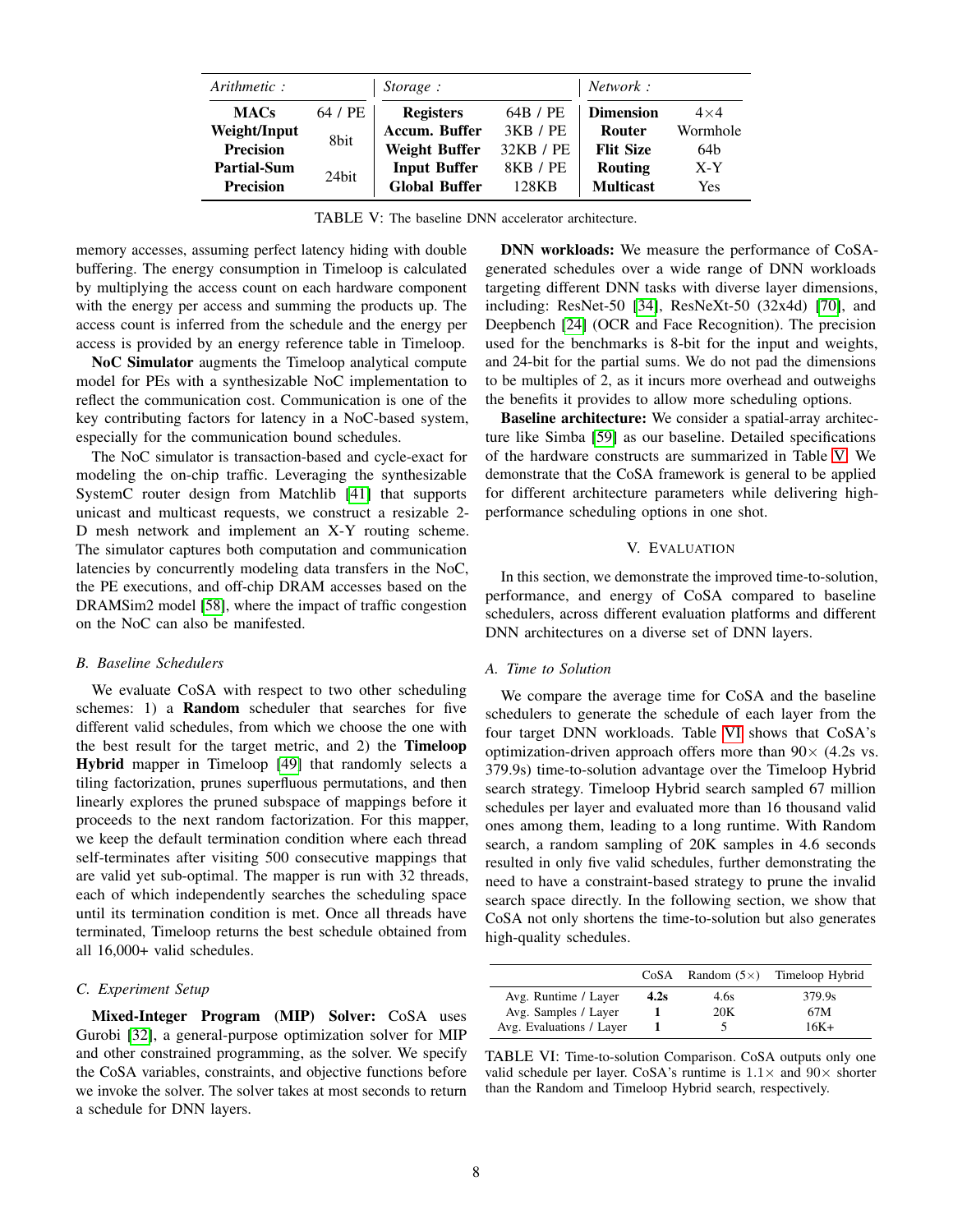<span id="page-8-0"></span>

Fig. 6: Speedup of different schedules relative to Random search on the baseline  $4\times4$  NoC architecture. X-axis labels follow the naming convention R\_P\_C\_K\_Stride where  $S = R$  and  $Q = P$  in all workloads. CoSA achieves 5.2× and 1.5× higher geomean speedup across four DNN workloads compared to the Random and Timeloop Hybrid search.

<span id="page-8-1"></span>

Fig. 7: Improvements in total network energy reported by the Timeloop energy model. Energy estimations are normalized to results from Random search and are evaluated on the baseline  $4 \times 4$  NoC.

#### *B. Evaluation on Timeloop Performance and Energy Models*

We compare the performance of the Random search, the Timeloop Hybrid mapper, and the CoSA scheduler for four different DNN workloads. The evaluations are based on our baseline architecture described in Table [V](#page-7-0) and the Timeloop evaluation platform mentioned in Section [IV-A.](#page-6-1)

*1) Performance:* Fig. [6](#page-8-0) shows the speedup reported by Timeloop for different scheduling schemes relative to Random search. Fig. [6](#page-8-0) demonstrates that the CoSA-generated schedules are not only valid but also outperform the ones generated by both Random search and Timeloop Hybrid search. The geometric mean of the speedups of CoSA schedules relative to the Random and Timeloop Hybrid search ones are  $5.2\times$  and  $1.5\times$  respectively across four DNNs.

In the few layers where Timeloop Hybrid search slightly outperforms CoSA, we find a higher iteration count at the

<span id="page-8-2"></span>

Fig. 8: Objective function breakdown for ResNet-50 layer \_7\_512\_512\_1. The goal is to minimize the total objective in Eq. [12.](#page-6-2) CoSA achieves the lowest values for all objective functions on this layer among all approaches.

DRAM level in Timeloop Hybrid schedules, which helps to reduce the size of each DRAM transaction and balance the pipeline. Fine tuning the weights of the objective functions could be used to further improve the CoSA-generated schedules.

A more exhaustive Timeloop Hybrid search (32K valid schedules) results in an improvement of only 7.5% in latency while increasing runtime by  $2 \times$ . We find that even with  $2 \times$ more valid samples evaluated, Timeloop Hybrid search still cannot generate schedules that are of similar efficiency to CoSA.

*2) Energy:* We use the Timeloop energy model to evaluate the energy of different schedules. Because energy cost is highly correlated with the access count on each hardware component, our traffic objective in CoSA is used for the schedule optimization targeting energy efficiency. Fig. [7](#page-8-1) demonstrates that CoSA, using no simulation feedback, can generate schedules 22% more energy-efficient than the best Timeloop Hybrid solutions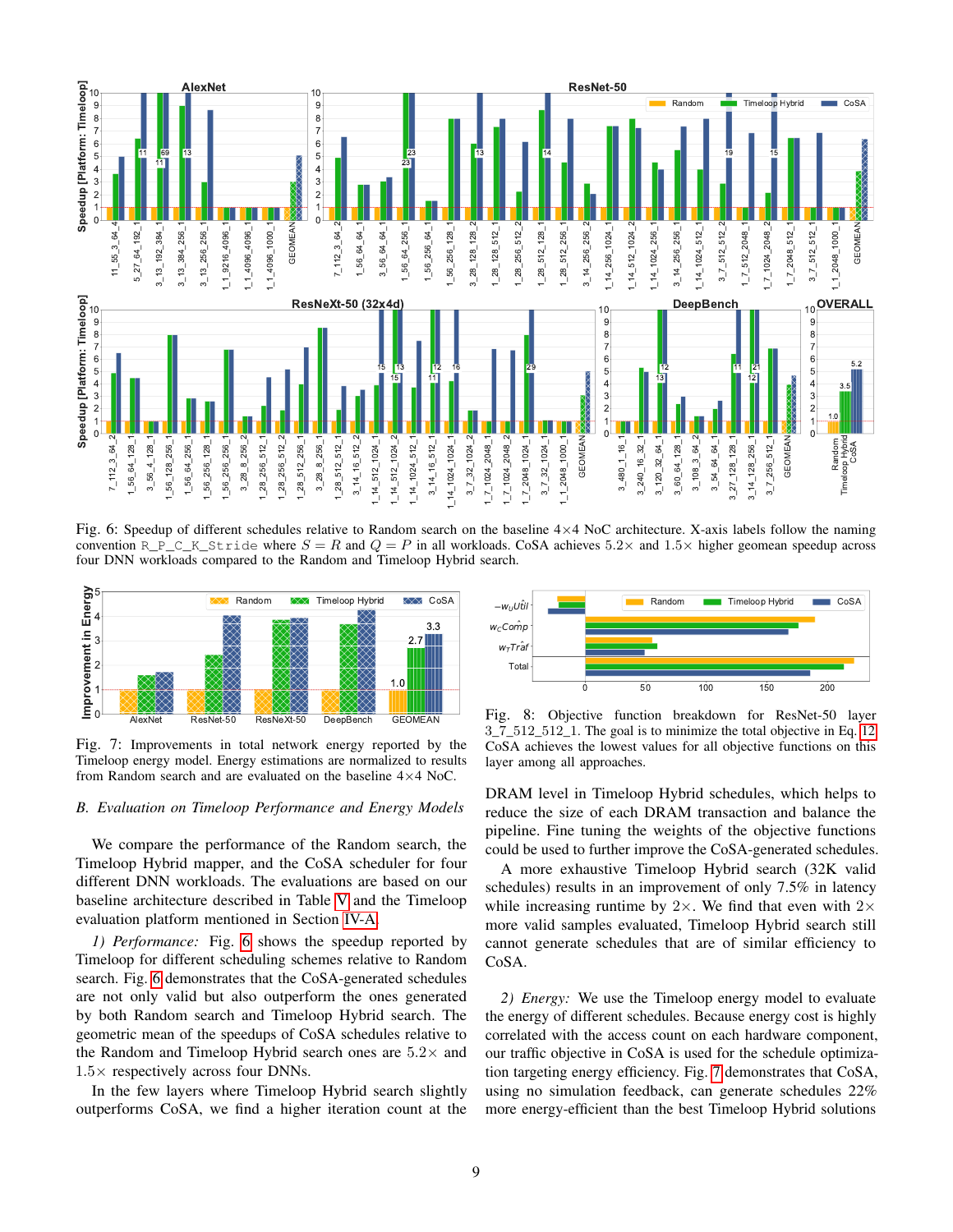<span id="page-9-0"></span>

Fig. 9: Speedup relative to Random search reported by Timeloop model on different hardware architectures. CoSA's performance generalizes across different hardware architectures with different computing and on-chip storage resources.

<span id="page-9-1"></span>

Fig. 10: Speedup reported by NoC simulator relative to Random search on the baseline  $4\times4$  NoC architecture. CoSA achieves  $3.3\times$  and .5× higher geomean speedup across four DNN workloads compared to the Random and Timeloop Hybrid search on the more communication sensitive NoC simulator.

selected from 16,000+ valid schedules optimizing the energy.

*3) Objective Breakdown:* A detailed breakdown of the CoSA objective function on ResNet50 layer 3\_7\_512\_512\_1 is included in Fig[.8.](#page-8-2) Our overall objective function aims to capture an optimization heuristic to maximize the utilization and minimize the compute and traffic costs at the same time with a weighted sum of the three. Fig[.8](#page-8-2) shows that CoSA achieves the lowest total objective among all approaches, and optimizes all three sub-objectives simultaneously. This observation on the objective values aligns with our empirical results in Fig. [6,](#page-8-0) where CoSA schedule runs  $7\times$  faster than the ones generated by Random and Timeloop Hybrid search.

*4) Different HW Architectures:* We further explore the performance of CoSA with different DNN architecture parameters such as different PE array sizes and different SRAM buffer sizes. We apply the same weights for the evaluation on the same

architecture and customize the objective weights in Eqn[.12](#page-6-2) using a micro-benchmark for different architectures. Fig[.9](#page-9-0) shows the geomean speedup of CoSA across all networks on two different hardware architectures.

PE Array Dimension. We scale the number of PEs up by  $4\times$  and increase both the on-chip communication and DRAM bandwidth by  $2 \times$  correspondingly. Both of these modifications significantly impact the compute and communication patterns of DNN layer executions. With a larger spatial array of arithmetic units, this case study presents a scheduling problem where decisions about spatial and temporal mapping can be especially crucial to attaining high performance. Fig. [9a](#page-9-0) shows that CoSA achieves  $4.4\times$  and  $1.1\times$  speedup compared to Random and Timeloop Hybrid search respectively across four networks. This shows that the performance of our scheduler can scale and generalize to NoCs with more PEs, which tend to be more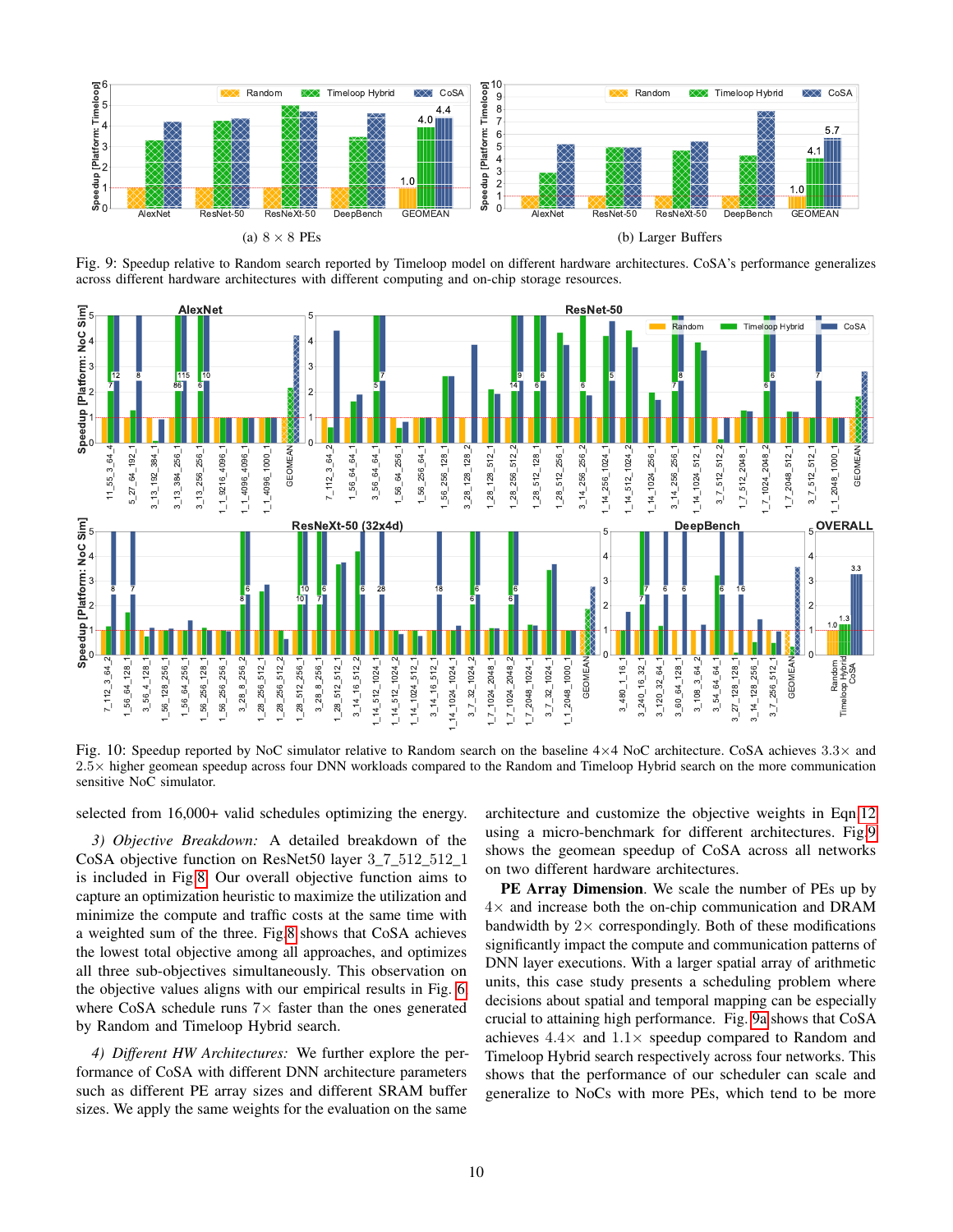<span id="page-10-0"></span>

Fig. 11: Speedup relative to TVM reported on K80 GPU.

affected by communication costs.

SRAM Size. We also increase the sizes of the local and global buffers to demonstrate that CoSA can achieve consistently good schedules across different architectures. The sizes of local buffers, i.e. accumulation, weight, and input buffers, are doubled and the global buffer size increased  $8\times$ . Modified memory capacities, at the PE and global buffer level, are likely to impact the optimal strategy for data re-use and NoC communication traffic reduction. With CoSA, we show  $5.7\times$  speedup over Random and  $1.4\times$  speedup over Timeloop Hybrid search in Fig. [9b,](#page-9-0) demonstrating CoSA's capability across different architectures.

## *C. Evaluation on NoC Simulator*

To further compare the quality of schedules generated by different scheduling schemes, we evaluate them on our NoC simulation platform. The NoC simulation platform more accurately captures the communication overhead from the onchip network as compared to the Timeloop models.

Fig. [10](#page-9-1) shows the speedup relative to the Random baseline. We observe that CoSA-generated schedules outperform the baseline schedules for all four DNN workloads, with the greatest performance gains occurring for convolutional layers, e.g. DeepBench layers. Intriguingly, for these same layers, Timeloop Hybrid scheduler actually under-performs Random search as its internal analytical model does not accurately capture the communication traffic in the network. On the other hand, there is no significant difference between the performance of FC layers among different schedules, as the FC layers are heavily memory-bound with low PE utilization. The DRAM access time dominates in these layers even with the best schedules with respect to reuse of buffered data.

Overall, CoSA achieves a geometric average of up to  $3.3\times$ speedup relative to the best Random search solutions and  $2.5\times$ relative to Timeloop Hybrid search schedules across the four networks. Furthermore, unlike the iterative nature of Random and Timeloop Hybrid search schedules, CoSA schedules are consistently performant with the one-shot solution.

#### *D. Evaluation on GPU*

To show the potential use of CoSA for general-purpose hardware, we also formulate GPU scheduling as a constrainedoptimization problem using CoSA. We evaluate the performance of CoSA on GPU and compare it against TVM [\[15\]](#page-11-15).

Target GPU. We target NVIDIA K80 GPU with 2496 CUDA cores and a 1.5MB L2 cache. This GPU has a 48KB shared memory and 64KB local registers, shared by a maximum of 1024 threads in each CUDA thread block. The thread block is a programming abstraction that represents a group of threads that can be run serially or in parallel in CUDA. The maximum dimension of a thread block is (1024, 1024, 64). Violating these constraints in the CUDA kernel results in invalid schedules.

Constraints. CoSA expresses the hardware constraints for GPU thread groups and shared/local memory similarly to how we specify the spatial resource and buffer capacity constraints in Section [III-C.](#page-4-4) Each thread group can be seen as a spatial level with a specific size. The product of all three thread group sizes is enforced to be smaller than 1024. The share memory utilization is calculated as buffer capacity constraints, and the register utilization is calculated by multiplying the total number of threads with the inner loop register utilization.

Objective Functions. In CoSA, we compute the compute objective by discounting the total compute cycles with the total number of threads for GPU, to reflect the performance gain from thread-level parallelism. We then adjust the weights of the other objectives using a micro-benchmark.

We run TVM with the XGBoost tuner for 50 trials per layer as the baseline. CoSA generates valid schedules in one shot with a time-to-solution  $2,500\times$  shorter than TVM (0.02s) vs. 50s per layer). The CoSA-generated schedules achieve  $1.10\times$  geomean speedup compared to the TVM schedules on ResNet50 as shown in Fig[.11.](#page-10-0)

## VI. CONCLUSION

In this paper, we present CoSA, an optimization-driven approach to DNN scheduling. Harnessing the regularities from DNN workloads and target accelerator designs, we formulate scheduling into a constrained optimization problem that can be solved directly without incurring the high cost of iterative scheduling. We devise a single mathematical formulation to simultaneously solve for all three key optimizations in scheduling: loop tiling, loop permutation, and spatial mapping. Comparing our results to schedules generated from the stateof-the-art work, our approach achieves up to  $2.5\times$  speedup and  $22\%$  better energy-efficiency, with  $90\times$  shorter time-tosolution.

#### ACKNOWLEDGEMENTS

The authors would like to thank Lianmin Zheng for providing the TVM tuning scripts and scheduling templates, and Kostadin Ilov for the computing system support. This work was supported in part by the CONIX Research Center, one of six centers in JUMP, a Semiconductor Research Corporation (SRC) program sponsored by DARPA, Berkeley Wireless Research Center, ADEPT Lab industrial sponsors (Intel, Apple, Futurewei, Google, Qualcomm, Seagate, Western Digital), and a Facebook Faculty Research Award.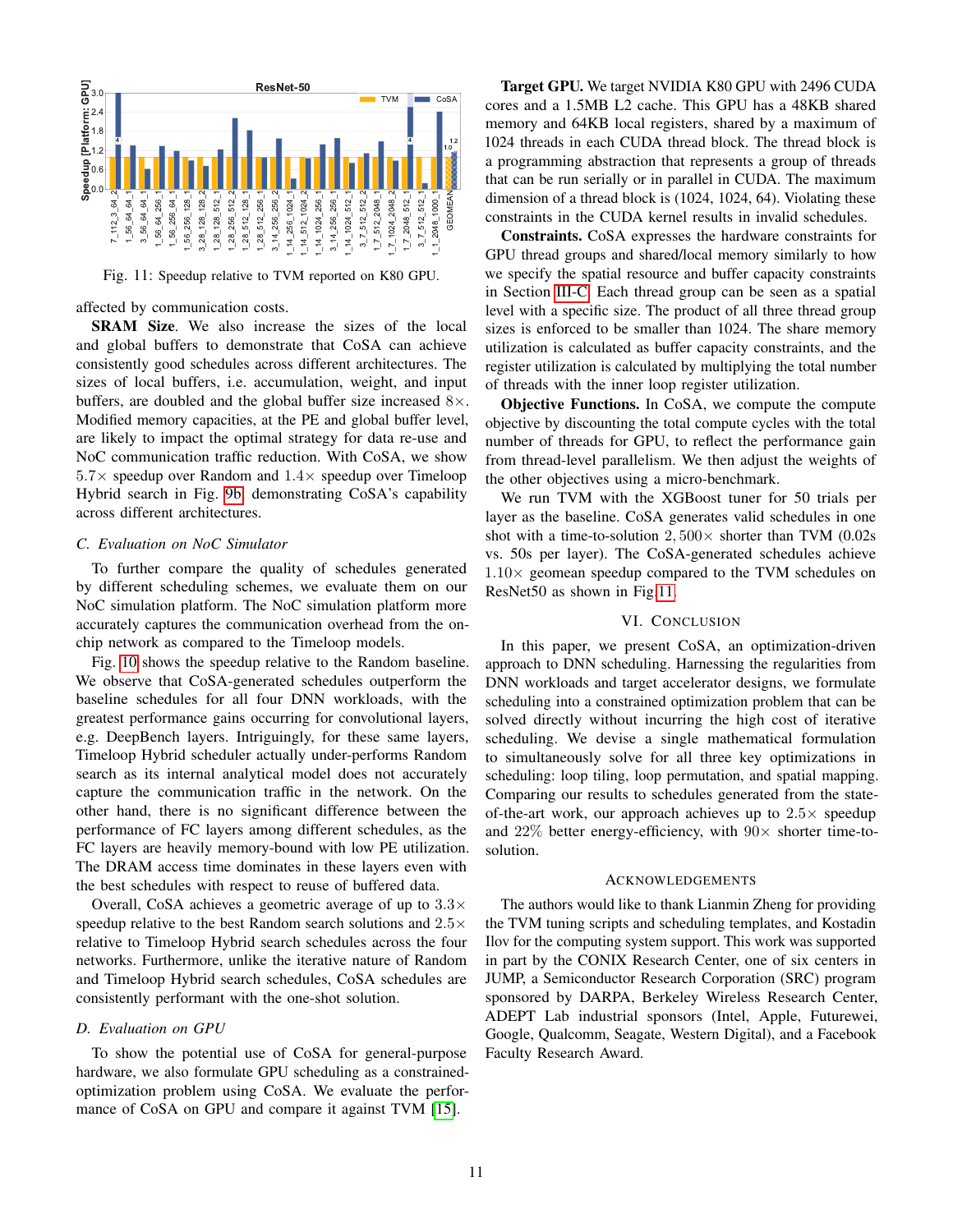#### **REFERENCES**

- <span id="page-11-3"></span>[1] "Edge TPU," [https://cloud.google.com/edge-tpu/,](https://cloud.google.com/edge-tpu/) accessed: 2018-12-05.
- <span id="page-11-31"></span>[2] A. Acharya, U. Bondhugula, and A. Cohen, "Polyhedral autotransformation with no integer linear programming," in *Proceedings of the ACM SIGPLAN Conference on Programming Language Design and Implementation (PLDI)*, 2018.
- <span id="page-11-14"></span>[3] A. Adams, K. Ma, L. Anderson, R. Baghdadi, T.-M. Li, M. Gharbi, B. Steiner, S. Johnson, K. Fatahalian, F. Durand, and J. Ragan-Kelley, "Learning to optimize halide with tree search and random programs," *ACM Transactions on Graphics (TOG)*, 2019.
- <span id="page-11-29"></span>[4] R. Alur, R. Singh, D. Fisman, and A. Solar-Lezama, "Search-based program synthesis," *Communications of the ACM*, 2018.
- <span id="page-11-7"></span>[5] Amazon, "AWS Inferentia: High Performance Machine Learning Inference Chip," [https://aws.amazon.com/machine-learning/inferentia/,](https://aws.amazon.com/machine-learning/inferentia/) 2018.
- <span id="page-11-17"></span>[6] J. Ansel, S. Kamil, K. Veeramachaneni, J. Ragan-Kelley, J. Bosboom, U.- M. O'Reilly, and S. Amarasinghe, "Opentuner: An extensible framework for program autotuning," in *Proceedings of the International Conference on Parallel Architectures and Compilation Techniques (PACT)*, 2014.
- <span id="page-11-25"></span>[7] O. Avissar, R. Barua, and D. Stewart, "Heterogeneous memory management for embedded systems," in *Proceedings of the International Conference on Compilers, Architecture, and Synthesis for Embedded Systems*, 2001.
- <span id="page-11-22"></span>[8] R. Baghdadi, J. Ray, M. B. Romdhane, E. D. Sozzo, A. Akkas, Y. Zhang, P. Suriana, S. Kamil, and S. Amarasinghe, "Tiramisu: A polyhedral compiler for expressing fast and portable code," in *International Symposium on Code Generation and Optimization (CGO)*, 2019.
- <span id="page-11-32"></span>[9] R. Baghdadi, U. Beaugnon, A. Cohen, T. Grosser, M. Kruse, C. Reddy, S. Verdoolaege, A. Betts, A. F. Donaldson, J. Ketema, J. Absar, S. Van Haastregt, A. Kravets, A. Lokhmotov, R. David, and E. Hajiyev, "Pencil: A platform-neutral compute intermediate language for accelerator programming," in *Proceedings of the International Conference on Parallel Architectures and Compilation Techniques (PACT)*, 2015.
- <span id="page-11-30"></span>[10] S. Bansal and A. Aiken, "Automatic generation of peephole superoptimizers," in *Proceedings of the International Conference on Architectural Support for Programming Languages and Operation Systems (ASPLOS)*, 2006.
- <span id="page-11-2"></span>[11] M. Bojarski, P. Yeres, A. Choromanska, K. Choromanski, B. Firner, L. Jackel, and U. Muller, "Explaining how a deep neural network trained with end-to-end learning steers a car," 2017.
- <span id="page-11-19"></span>[12] U. Bondhugula, A. Acharya, and A. Cohen, "The pluto+ algorithm: A practical approach for parallelization and locality optimization of affine loop nests," *ACM Transactions on Programming Languages and Systems (TOPLAS)*, 2016.
- <span id="page-11-20"></span>[13] U. Bondhugula, A. Hartono, J. Ramanujam, and P. Sadayappan, "A practical automatic polyhedral parallelizer and locality optimizer," in *Proceedings of the ACM SIGPLAN Conference on Programming Language Design and Implementation (PLDI)*, 2008.
- <span id="page-11-12"></span>[14] P. Chatarasi, H. Kwon, N. Raina, S. Malik, V. Haridas, A. Parashar, M. Pellauer, T. Krishna, and V. Sarkar, "Marvel: A data-centric compiler for dnn operators on spatial accelerators," 2020.
- <span id="page-11-15"></span>[15] T. Chen, T. Moreau, Z. Jiang, L. Zheng, E. Yan, H. Shen, M. Cowan, L. Wang, Y. Hu, L. Ceze, C. Guestrin, and A. Krishnamurthy, "TVM: An Automated End-to-end Optimizing Compiler for Deep Learning," in *USENIX Symposium on Operating Systems Design and Implementation (OSDI)*, 2018.
- <span id="page-11-4"></span>[16] T. Chen, Z. Du, N. Sun, J. Wang, C. Wu, Y. Chen, and O. Temam, "DianNao: A Small-footprint High-throughput Accelerator for Ubiquitous Machine-learning," in *Proceedings of the International Conference on Architectural Support for Programming Languages and Operation Systems (ASPLOS)*, March 2014.
- <span id="page-11-5"></span>[17] Y.-H. Chen, J. Emer, and V. Sze, "Eyeriss: A Spatial Architecture for Energy-efficient Dataflow for Convolutional Neural Networks," in *Proceedings of the International Symposium on Computer Architecture (ISCA)*, 2016.
- <span id="page-11-33"></span>[18] Y.-H. Chen, T.-J. Yang, J. Emer, and V. Sze, "Eyeriss v2: A flexible accelerator for emerging deep neural networks on mobile devices," *IEEE Journal on Emerging and Selected Topics in Circuits and Systems*, 2019.
- <span id="page-11-8"></span>[19] Y. Chen, T. Luo, S. Liu, S. Zhang, L. He, J. Wang, L. Li, T. Chen, Z. Xu, N. Sun, and O. Temam, "DaDianNao: A Machine-learning Supercomputer," in *Proceedings of the International Symposium on Microarchitecture (MICRO)*, 2014.
- <span id="page-11-23"></span>[20] S. A. Chin and J. H. Anderson, "An architecture-agnostic integer linear programming approach to cgra mapping," in *Design Automation Conference (DAC)*, 2018.
- <span id="page-11-27"></span>[21] J. Cong, W. Jiang, B. Liu, and Y. Zou, "Automatic memory partitioning and scheduling for throughput and power optimization," *ACM Transactions on Design Automation of Electronic Systems (TODAES)*, 2011.
- <span id="page-11-24"></span>[22] J. Cong and Z. Zhang, "An efficient and versatile scheduling algorithm based on sdc formulation," in *Design Automation Conference (DAC)*, 2006.
- <span id="page-11-13"></span>[23] S. Dave, Y. Kim, S. Avancha, K. Lee, and A. Shrivastava, "DMazeRunner: Executing perfectly nested loops on dataflow accelerators," *ACM Transactions on Embedded Computing Systems*, 2019.
- <span id="page-11-38"></span>[24] DeepBench, "http://www.github.com/baidu-research/deepbench."
- <span id="page-11-36"></span>[25] G. Dinh and J. Demmel, "Communication-optimal tilings for projective nested loops with arbitrary bounds," 2020.
- <span id="page-11-6"></span>[26] Z. Du, R. Fasthuber, T. Chen, P. Ienne, L. Li, T. Luo, X. Feng, Y. Chen, and O. Temam, "ShiDianNao: Shifting Vision Processing Closer to the Sensor," in *Proceedings of the International Symposium on Computer Architecture (ISCA)*, 2015.
- <span id="page-11-9"></span>[27] J. Fowers, K. Ovtcharov, M. Papamichael, T. Massengill, M. Liu, D. Lo, S. Alkalay, M. Haselman, L. Adams, M. Ghandi, S. Heil, P. Patel, A. Sapek, G. Weisz, L. Woods, S. Lanka, S. Reinhardt, A. Caulfield, E. Chung, and D. Burger, "A Configurable Cloud-Scale DNN Processor for Real-Time AI," in *Proceedings of the International Symposium on Computer Architecture (ISCA)*, 2018.
- <span id="page-11-34"></span>[28] M. Gao, J. Pu, X. Yang, M. Horowitz, and C. Kozyrakis, "Tetris: Scalable and Efficient Neural Network Acceleration with 3D Memory," in *Proceedings of the International Conference on Architectural Support for Programming Languages and Operation Systems (ASPLOS)*, 2017.
- <span id="page-11-35"></span>[29] M. Gao, X. Yang, J. Pu, M. Horowitz, and C. Kozyrakis, "Tangram: Optimized Coarse-Grained Dataflow for Scalable NN Accelerators," in *Proceedings of the International Conference on Architectural Support for Programming Languages and Operation Systems (ASPLOS)*, 2019.
- <span id="page-11-21"></span>[30] T. Grosser, H. Zheng, R. Aloor, A. Simbürger, A. Größlinger, and L.-N. Pouchet, "Polly-polyhedral optimization in llvm," in *Proceedings of the First International Workshop on Polyhedral Compilation Techniques (IMPACT)*, 2011.
- <span id="page-11-1"></span>[31] U. Gupta, C. Wu, X. Wang, M. Naumov, B. Reagen, D. Brooks, B. Cottel, K. Hazelwood, M. Hempstead, B. Jia, H. S. Lee, A. Malevich, D. Mudigere, M. Smelyanskiy, L. Xiong, and X. Zhang, "The architectural implications of facebook's dnn-based personalized recommendation," in *Proceedings of the International Symposium on High-Performance Computer Architecture (HPCA)*, 2020.
- <span id="page-11-37"></span>[32] L. Gurobi Optimization, "Gurobi optimizer reference manual," 2020. [Online]. Available:<http://www.gurobi.com>
- <span id="page-11-28"></span>[33] M. W. Hall, J. M. Anderson, S. P. Amarasinghe, B. R. Murphy, Shih-Wei Liao, E. Bugnion, and M. S. Lam, "Maximizing multiprocessor performance with the suif compiler," *IEEE Computer*, 1996.
- <span id="page-11-0"></span>[34] K. He, X. Zhang, S. Ren, and J. Sun, "Deep Residual Learning for Image Recognition," in *Proceedings of the Conference on Computer Vision and Pattern Recognition (CVPR)*, 2016.
- <span id="page-11-18"></span>[35] K. Hegde, P.-A. Tsai, S. Huang, V. Chandra, A. Parashar, and C. W. Fletcher, "Mind mappings: enabling efficient algorithm-accelerator mapping space search," in *Proceedings of the International Conference on Architectural Support for Programming Languages and Operation Systems (ASPLOS)*, 2021.
- <span id="page-11-10"></span>[36] G. Henry, P. Palangpour, M. Thomson, J. S. Gardner, B. Arden, J. Donahue, K. Houck, J. Johnson, K. O'Brien, S. Petersen, B. Seroussi, and T. Walker, "High-performance deep-learning coprocessor integrated into x86 soc with server-class cpus industrial product," in *Proceedings of the International Symposium on Computer Architecture (ISCA)*, 2020.
- <span id="page-11-26"></span>[37] M. Hildebrand, J. Khan, S. Trika, J. Lowe-Power, and V. Akella, "Autotm: Automatic tensor movement in heterogeneous memory systems using integer linear programming," in *Proceedings of the International Conference on Architectural Support for Programming Languages and Operation Systems (ASPLOS)*, 2020.
- <span id="page-11-16"></span>[38] Z. Jia, M. Zaharia, and A. Aiken, "Beyond data and model parallelism for deep neural networks." in *Proceedings of Machine Learning and Systems (MLSys)*, 2019.
- <span id="page-11-11"></span>[39] N. P. Jouppi, C. Young, N. Patil, D. Patterson, G. Agrawal, R. Bajwa, S. Bates, S. Bhatia, N. Boden, A. Borchers, R. Boyle, P. luc Cantin, C. Chao, C. Clark, J. Coriell, M. Daley, M. Dau, J. Dean, B. Gelb, T. V. Ghaemmaghami, R. Gottipati, W. Gulland, R. Hagmann, C. R. Ho, D. Hogberg, J. Hu, R. Hundt, D. Hurt, J. Ibarz, A. Jaffey, A. Jaworski,